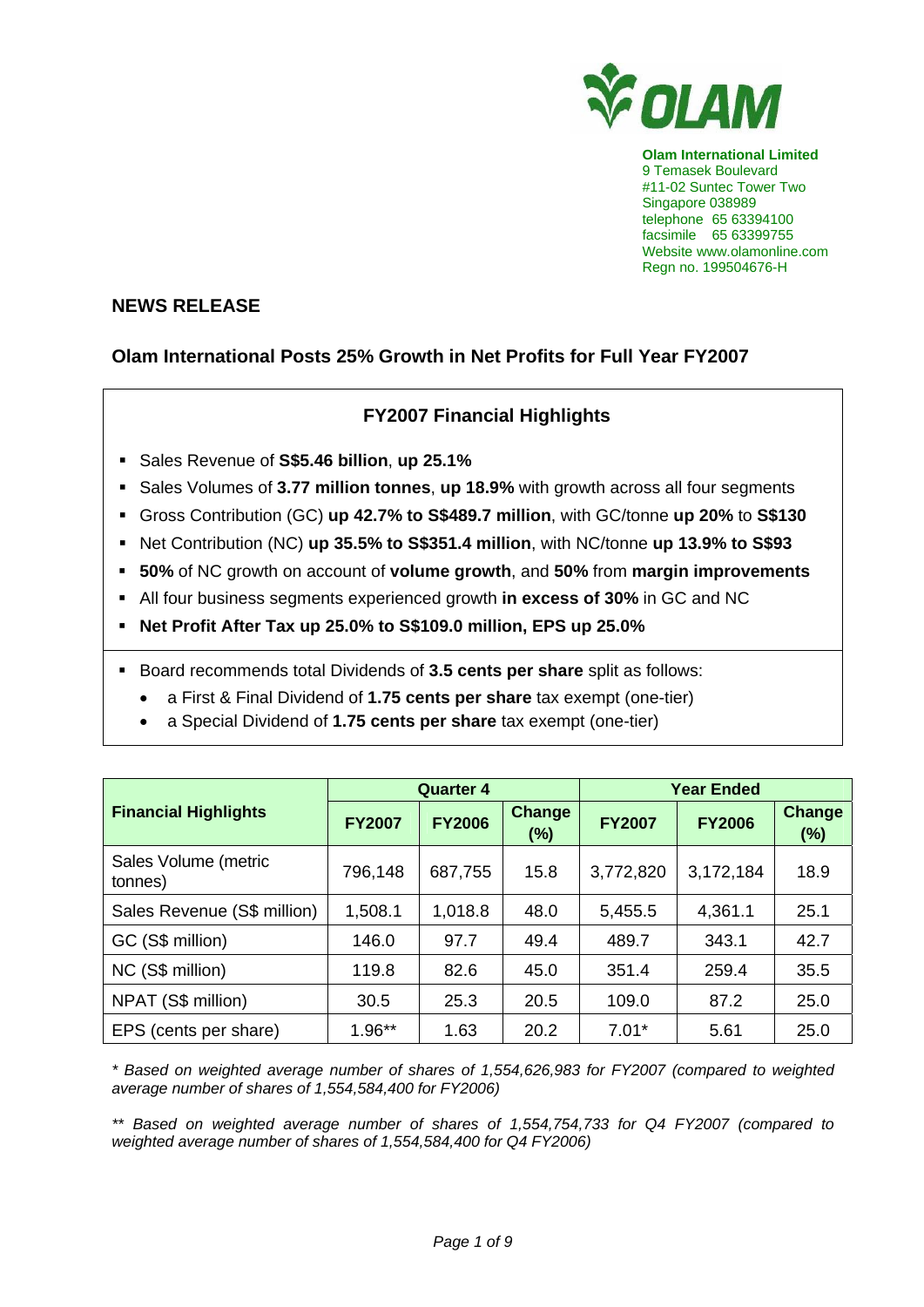

*Singapore, August 29, 2007 –* Olam International Limited ("Olam" or the "Group"), a leading global, integrated supply chain manager of agricultural products and food ingredients, today reported a Net Profit After Tax of S\$109.0 million for the full year ended June 30, 2007 ("FY2007"), achieving a 25.0% increase over the previous corresponding year ("FY2006").

The strong growth in earnings was the result of higher growth in both Sales Volume and Net Contribution across all four business segments. Sales Volumes grew 18.9% to 3.77 million tonnes, leading to a 25.1% growth in Sales Revenue for the year to S\$5.46 billion.

Olam's Group Managing Director and CEO Sunny Verghese said: "Our strong growth in earnings this year demonstrates our ability to scale up volumes and increase net contribution margin per tonne. We have been successful in growing volumes by expanding into new products, new countries and new value chain adjacencies. We have improved our margins by providing more value-added services to our customers.

"One of the key highlights of this year's results has been the progress we have made on seemingly competing objectives, namely, between growth and profitability and between short term and long term performance. In FY2007 we continued our track record of growing the top line, the bottom line and earning more than our cost of capital concurrently. We have achieved real revenue, volume and profitability growth in each of the last five years. On the short-term versus long-term objective, in addition to delivering strong results in FY2007, we have made significant organic and inorganic investments during the year that will underpin our growth in the future."

Olam's CFO, Krishnan Ravikumar said: "In order to execute on our governing objective of maximising shareholder value over time for our continuing shareholders, one of the key value drivers that we focus on is to open up the Equity Spread (ROE-Ke) or total capital spread (ROIC-WACC). In FY2007, we have generated an equity spread of 10.6% with ROE (on Beginning-of-Period Equity) of 20.6% compared to a ROE of 17.5% in FY2006.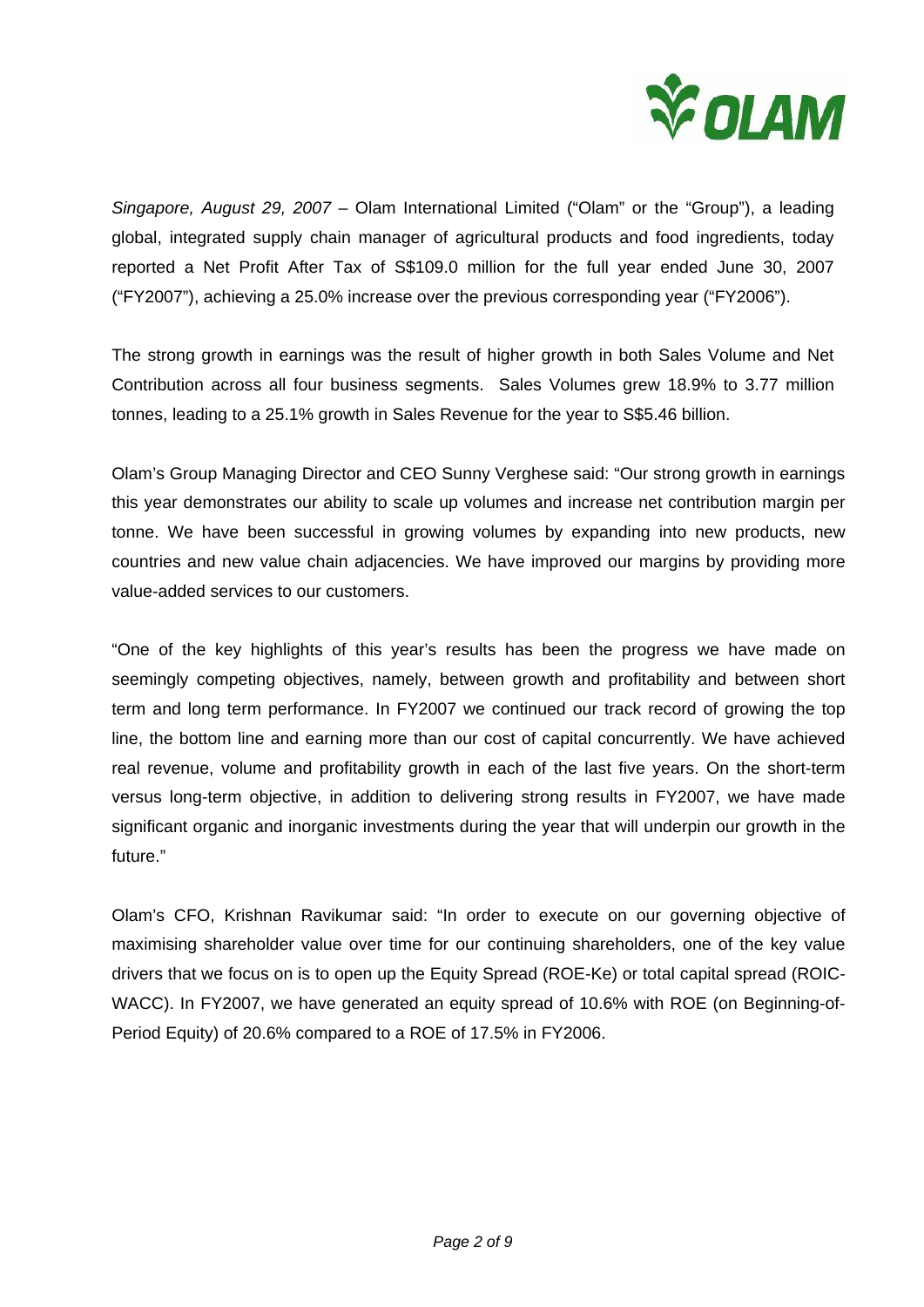

"We have also delivered significant improvements in total capital productivity, which underpinned the improvement in our Return on Invested Capital (ROIC) from 8.69% in FY2006 to 10.51% in FY2007 generating a total capital spread (ROIC-WACC) of 3.57% in FY2007 compared to a capital spread of 2.78% in FY2006."

## **Financial Review**

For Q4 FY2007, Sales Revenue grew 48.0% to S\$1.51 billion, anchored by a 15.8% growth in Sales Volume to 796,148 metric tonnes with contribution from all four business segments.

GC for Q4 FY2007 grew by 49.4% to S\$146.0 million while NC improved by 45.0% to S\$119.8 million. Total interest costs increased by 73.7% to S\$26.2 million during the quarter under review. In spite of this, all four business segments registered growth in NC, 37% of which was accounted for by volume increases while the remaining 63% came from margin improvements.

For FY2007, Sales Revenue grew 25.1% to S\$5.46 billion as Sales Volume rose by 18.9% to 3.77 million tonnes. GC and NC rose 42.7% and 35.5% respectively and their growth was contributed by all the four business segments. The growth in NC was contributed equally from volume and margin expansion. NC per tonne improved from S\$82 to S\$93 with NC Margin also improving from 5.95% in the prior year to 6.44%. This was achieved in spite of interest cost rising 65.3% due to both a higher level of sales volume and interest rate increases, demonstrating that the higher interest cost incurred by the company was largely passed through to the supply chain.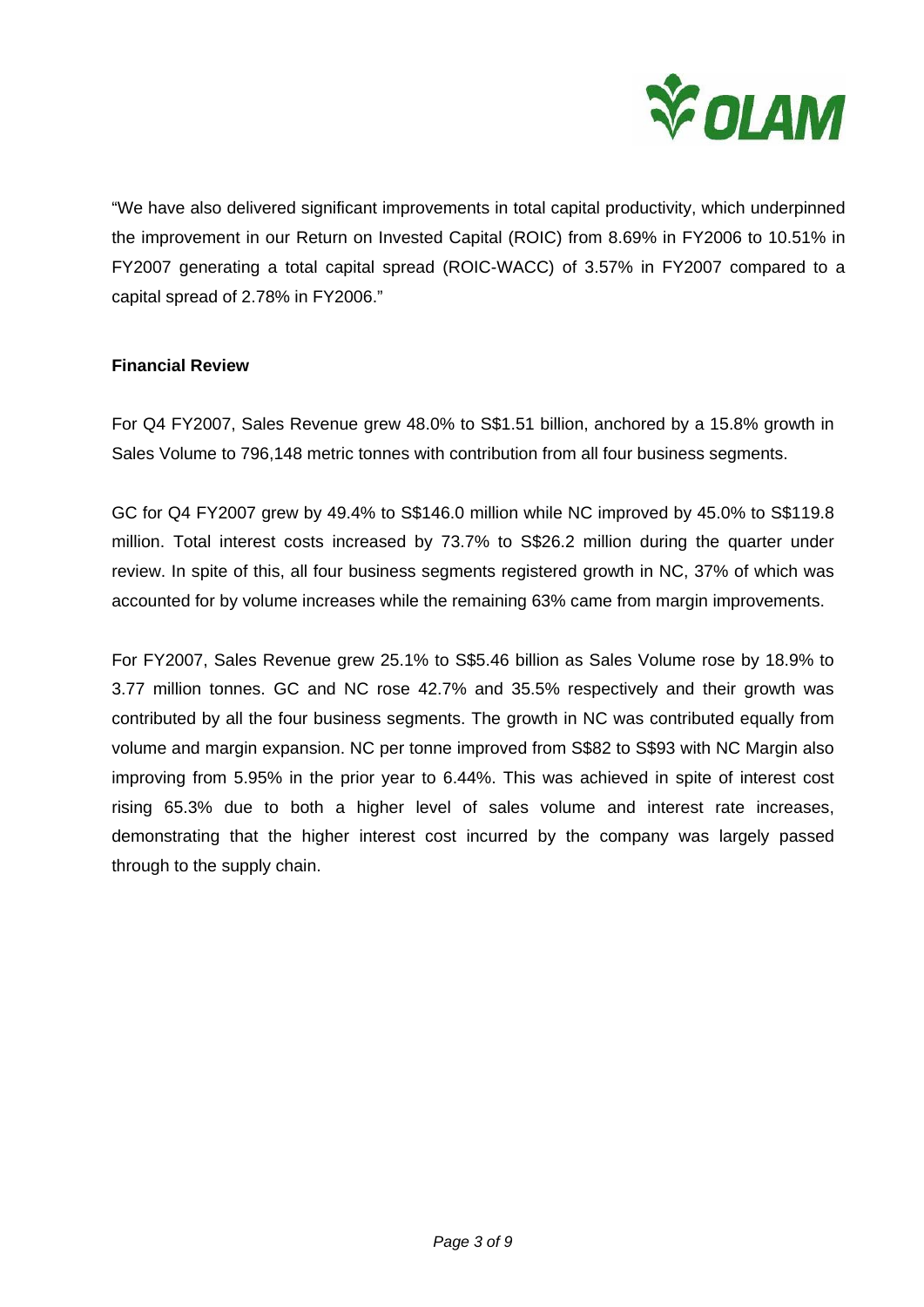

## **Review by Product Segment**

|                                        |               | <b>Quarter 4</b> |                         | <b>Full Year</b> |               |                      |
|----------------------------------------|---------------|------------------|-------------------------|------------------|---------------|----------------------|
| <b>Edible Nuts, Spices &amp; Beans</b> | <b>FY2007</b> | <b>FY2006</b>    | <b>Change</b><br>$(\%)$ | <b>FY2007</b>    | <b>FY2006</b> | <b>Change</b><br>(%) |
| Sales Volume (metric tonnes)           | 178,808       | 143,480          | 24.6                    | 566,549          | 481,978       | 17.5                 |
| Sales Revenue (S\$ million)            | 254.9         | 198.8            | 28.2                    | 783.2            | 588.3         | 33.1                 |
| Net Contribution (S\$ million)         | 29.9          | 20.7             | 44.9                    | 68.8             | 52.9          | 29.9                 |
| Net Contribution Per Tonne (S\$)       | 167           | 144              | 16.2                    | 121              | 110           | 10.5                 |

The **Edible Nuts, Spices & Beans** segment generated a volume growth of 24.6% in Q4 FY2007 and 17.5% for the full year FY2007. Net Contribution also showed a robust 44.9% growth to S\$29.9 million in Q4 FY2007 and a 29.9% growth to S\$68.8 million for FY2007.

Although trading conditions for Cashews were difficult due to an over-supply situation, margins still grew as a result of increased processing activities in the more cost competitive African origins. Peanut processing volumes in China, Argentina and South Africa grew during the year and this business has been significantly strengthened through the Group's recent acquisition of Universal Blanchers. Spices volume improved as its product portfolio expanded with dehydrates from China. Sesame's volume increased with higher sourcing volume from Sudan and India. Increased market reach in India also helped grow the sales volume of Pulses and Beans. This business is expected to grow faster following the Group's successful acquisition of Queensland Cotton in Australia.

|                                                           |               | <b>Quarter 4</b> |                      | <b>Full Year</b> |               |                         |
|-----------------------------------------------------------|---------------|------------------|----------------------|------------------|---------------|-------------------------|
| <b>Confectionery &amp; Beverage</b><br><b>Ingredients</b> | <b>FY2007</b> | <b>FY2006</b>    | <b>Change</b><br>(%) | <b>FY2007</b>    | <b>FY2006</b> | <b>Change</b><br>$(\%)$ |
| Sales Volume (metric tonnes)                              | 172,328       | 156,559          | 10.1                 | 853,097          | 734,226       | 16.2                    |
| Sales Revenue (S\$ million)                               | 454.5         | 377.3            | 20.5                 | 2,177.8          | 1,711.3       | 27.3                    |
| Net Contribution (S\$ million)                            | 43.9          | 32.9             | 33.5                 | 126.0            | 95.7          | 31.7                    |
| Net Contribution Per Tonne (S\$)                          | 255           | 210              | 21.3                 | 148              | 130           | 13.3                    |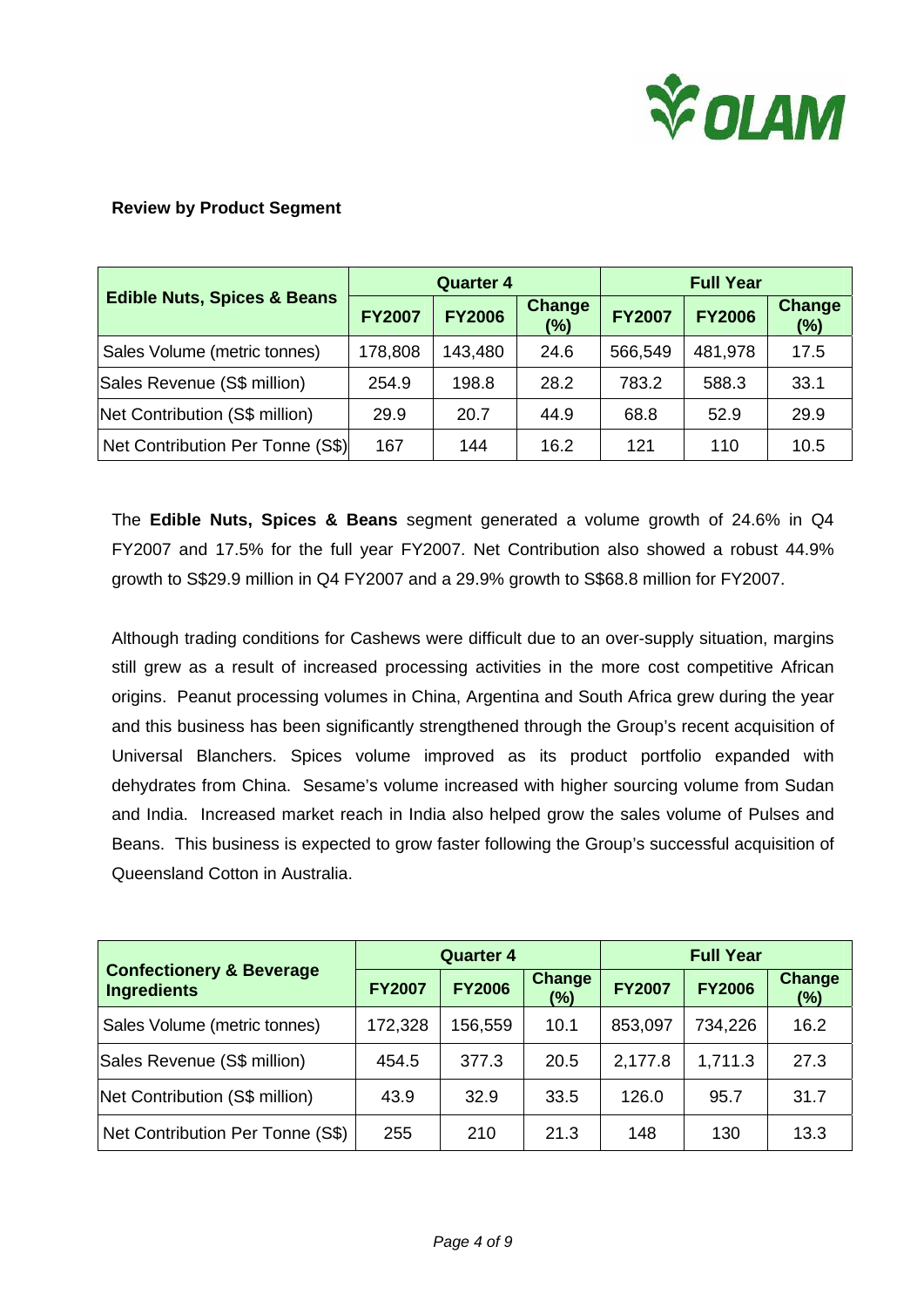

Despite large market volatility in the **Confectionery & Beverage Ingredients** segment, Sales Volume and NC grew 10.1% and 33.5% respectively in Q4 FY2007. For FY2007, Sales Volume and NC growth were 16.2% and 31.7% respectively.

The Group continued to expand its Arabica coffee sourcing presence in South America, increasing its origin presence from two to five producing countries. It also made investments in processing and warehousing facilities in Brazil and Colombia to build an integrated Arabica coffee supply chain.

The momentum of growth in cocoa volumes was sustained throughout the year by the Group's joint venture with ADM in Cameroon and the increase in vendor managed inventory contracts.

| <b>Food Staples &amp; Packaged</b> |               | <b>Quarter 4</b> |                      | <b>Full Year</b> |               |               |  |
|------------------------------------|---------------|------------------|----------------------|------------------|---------------|---------------|--|
| <b>Foods</b>                       | <b>FY2007</b> | <b>FY2006</b>    | <b>Change</b><br>(%) | <b>FY2007</b>    | <b>FY2006</b> | Change<br>(%) |  |
| Sales Volume (metric tonnes)       | 257,873       | 233,026          | 10.7                 | 1,622,525        | 1,335,691     | 21.5          |  |
| Sales Revenue (S\$ million)        | 462.4         | 194.0            | 138.3                | 1,432.3          | 1,058.4       | 35.3          |  |
| Net Contribution (S\$ million)     | 12.9          | 6.3              | 105.6                | 60.2             | 42.1          | 42.8          |  |
| Net Contribution Per Tonne (S\$)   | 50            | 27               | 85.8                 | 37               | 32            | 17.5          |  |

Sales Volume and NC for the **Food Staples & Packaged Foods** segment grew 10.7% and 105.6% respectively in Q4 FY2007 compared to Q4 FY2006. For FY2007, Sales Volume and NC growth were 21.5% and 42.8% respectively.

Rice volumes showed strong growth as a result of the Group's focus on the premium rice segment. Margins also improved with the Group's commencement of its own inward clearing operations, and achieving more cost-efficient logistics management in selected markets.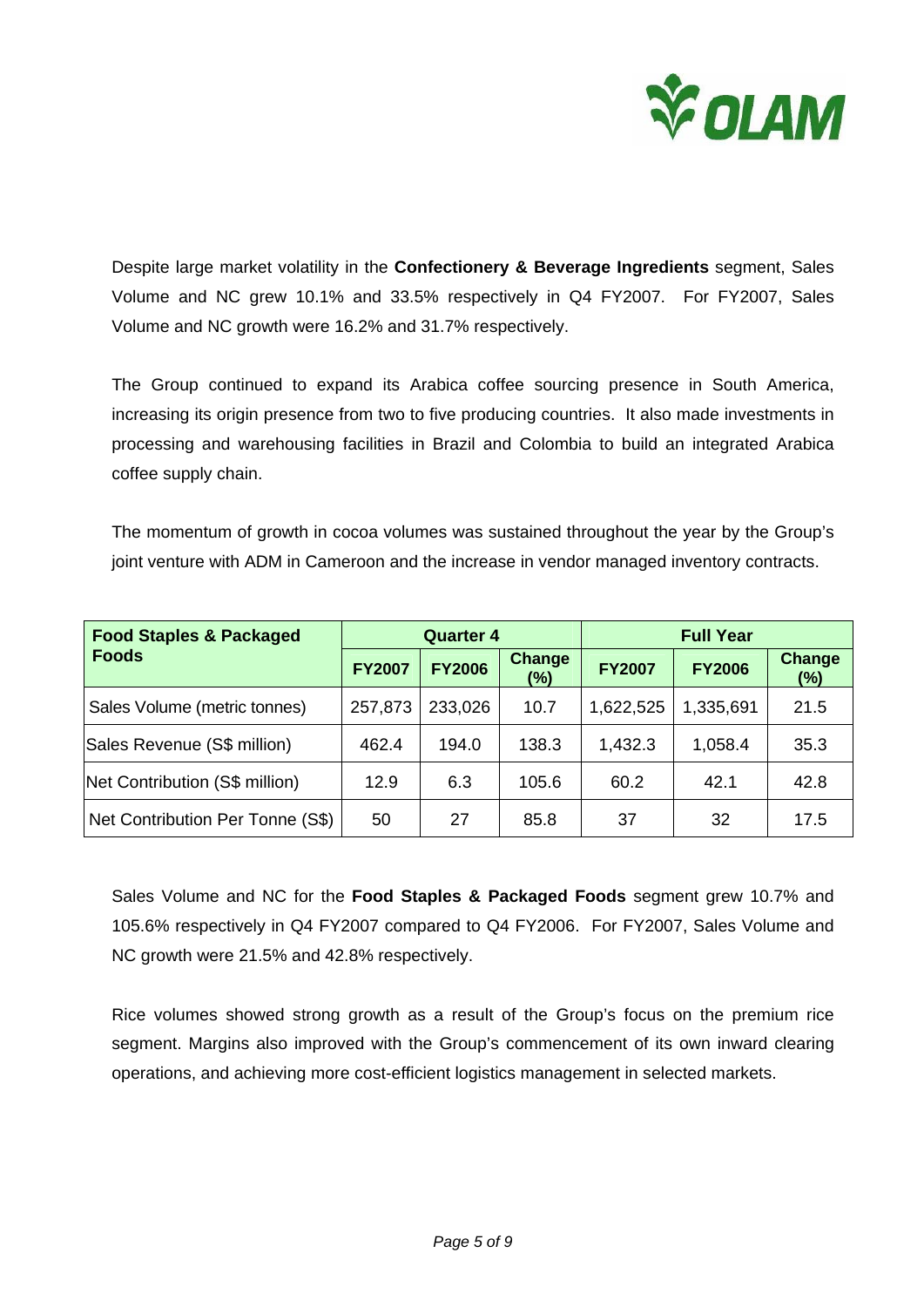

Sugar volumes has shown robust growth during the year as the Group's strategy of prefinancing selected sugar mills in Brazil secured a higher level of supply, which was met by growing demand in markets such as Russia and the CIS countries.

Even as global dairy supplies fell during most of the year owing to the drought in Australia and reduction of supply from Europe, the Group was able to grow its dairy products volume due to its diversified origin presence across Western and Eastern Europe, Argentina and the US.

The Packaged Foods business continued to expand with new operations in Cote d'Ivoire, Benin and Ghana. More products had been distributed through the network to extract higher channel synergies.

|                                  |               | <b>Quarter 4</b> |                      | <b>Full year</b> |               |                      |
|----------------------------------|---------------|------------------|----------------------|------------------|---------------|----------------------|
| <b>Fibre &amp; Wood Products</b> | <b>FY2007</b> | <b>FY2006</b>    | <b>Change</b><br>(%) | <b>FY2007</b>    | <b>FY2006</b> | <b>Change</b><br>(%) |
| Sales Volume (metric tonnes)     | 187,139       | 154,690          | 21.0                 | 730,649          | 620,289       | 17.8                 |
| Sales Revenue (S\$ million)      | 336.2         | 248.6            | 35.2                 | 1,062.2          | 1,003.2       | 5.9                  |
| Net Contribution (S\$ million)   | 33.1          | 22.8             | 45.1                 | 96.5             | 68.7          | 40.5                 |
| Net Contribution Per Tonne (S\$) | 177           | 147              | 19.9                 | 132              | 111           | 19.3                 |

The **Fibre & Wood Products** segment experienced 21.0% growth in Sales Volume and 45.1% growth in NC in Q4 FY2007. For FY2007, the segment saw 17.8% growth in Sales Volume and 40.5% in NC.

Most of the Cotton sales volume came from market share gains in Turkey, Thailand and Bangladesh as well as domestic cotton distribution in India and Brazil.

In Wood Products, sales volume increased in FY2007 as a result of greater sourcing volumes and market reach. As a margin improvement initiative, the Group made significant investments during the year to move into processing and distribution of higher value-added wood products in origins like Gabon and Ghana and in markets, such as China.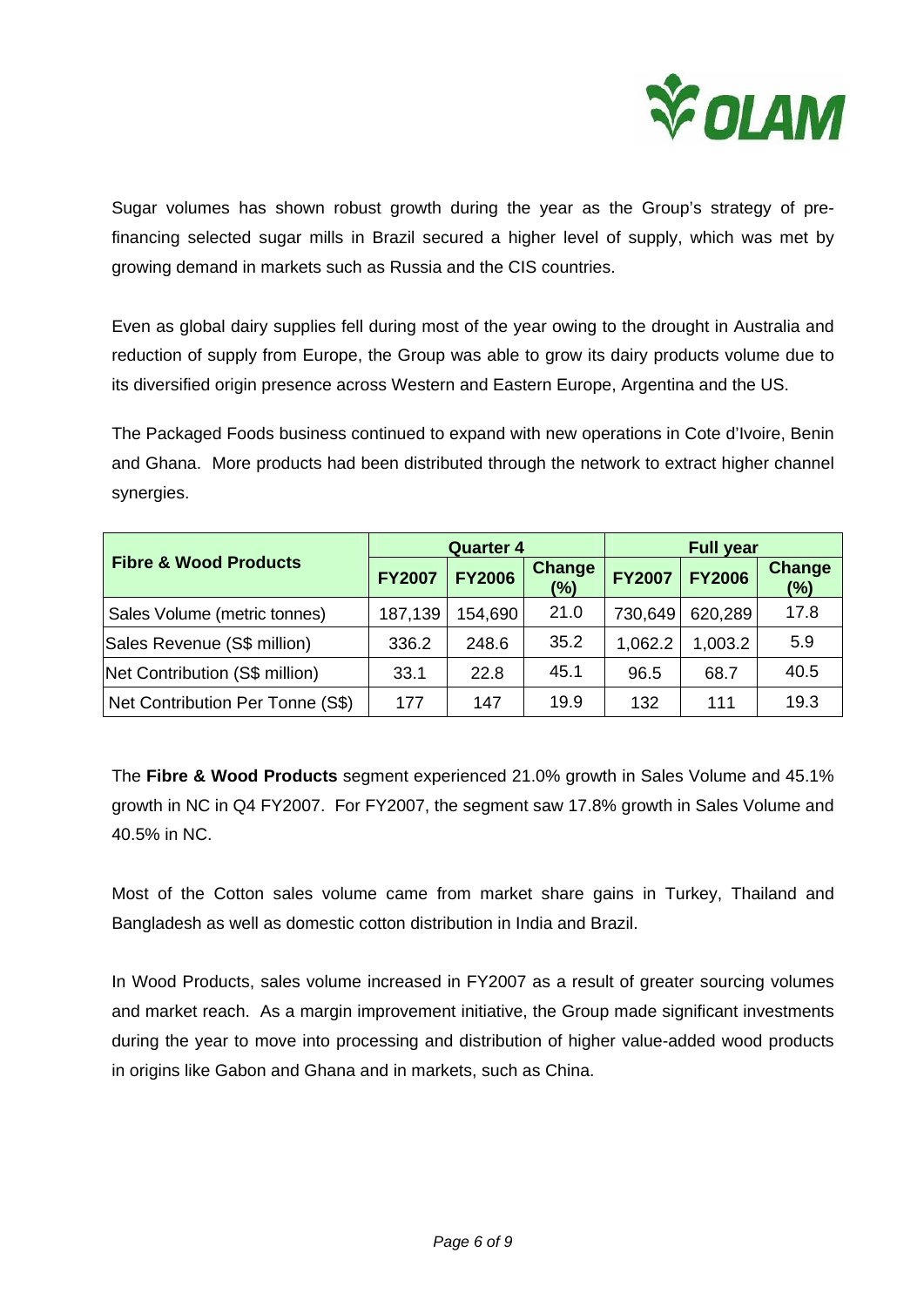

#### **M&A Update**

A key highlight for the company in FY2007 was the successful execution of its clearly articulated M&A strategy. Five transactions (described below) which are all expected to be value accretive, and with clear strategic and business fit with our existing core businesses were announced during the year. All these five transactions would be paid for in cash from internal accruals and debt and with no additional equity raised for this purpose.

In February 2007, Olam announced plans to form two joint ventures in the Oilseeds and Cotton businesses with Chinatex Corporation (Chinatex), a state-owned enterprise in China. In the Oilseeds joint venture, Olam intends to take an initial 35% stake in Chinatex's Grains & Oil subsidiary for a consideration of US\$13.5 million with an option to increase its stake to 45% within two years at a pre-agreed valuation. China is the world's largest importer of soybeans and Chinatex has a leading market position in this industry in China. The second joint venture with Chinatex is a 50:50 cotton joint venture for developing the domestic cotton business in China, which is the world's largest producer, consumer and importer of cotton. The transaction is expected to be completed by November 2007.

In March 2007, Olam made an off-market takeover offer to acquire 100% shares in Queensland Cotton Holdings (QCH) to create the third largest global cotton company. Our revised offer of A\$5.90 per share valuing QCH at A\$166 million has been accepted by QCH shareholders and we have now secured full control of the company. QCH was successfully de-listed in August 2007 and is now a subsidiary of Olam. A post merger integration team consisting of senior executives from Olam and QCH has made significant progress in developing a clear pathway to crystallise and capture all the synergies identified in the deal thesis and to explore new adjacent growth opportunities in Australia.

In April 2007, the Group announced it would acquire 100% of the world's largest independent peanut blancher and ingredient processor, Universal Blanchers, for a total cash consideration of US\$77 million as enterprise value (net equity value of US\$72.6 million). This acquisition will enable Olam to expand into peanut blanching and ingredient manufacturing in the US. The transaction was completed in early June 2007.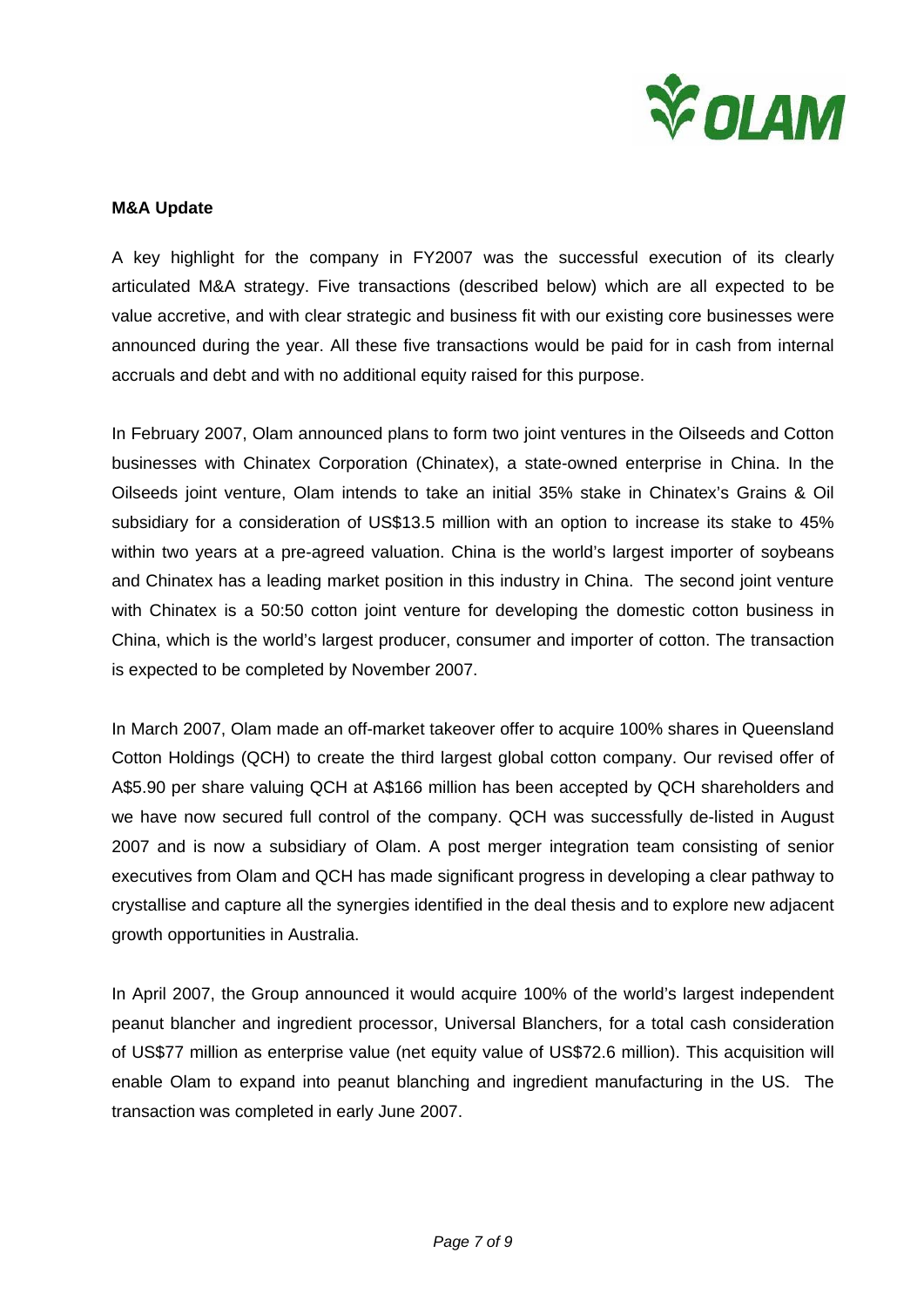

In June 2007, Olam made a strategic 19.9% investment in Open Country Cheese (OCC), a fast growing dairy processing company in New Zealand for approximately S\$25.0 million. The company is currently engaged in discussions with OCC's Board and Shareholders in identifying the areas that Olam could add value in terms of providing specific product off-take arrangements and/or make other targeted investments to grow the OCC business.

On 27 August 2007, Olam announced that it would acquire 100% equity interest in Key Foods Ingredients and its subsidiaries (KFI), a processor and global supplier of dehydrates, for a total consideration of US\$16 million. The acquisition provides Olam an accelerated entry into the large and growing dehydrated ingredient market that is growing at 7-8% CAGR. The transaction is expected to close by end-September 2007.

## **Prospects**

The Group continues to execute well on its strategic plans and has made substantial organic and inorganic investments in FY2007 that would support its growth over the next few years.

### *Note:*

*This release should be read and understood only in conjunction with the full text of Olam International Limited's FY2007 Financial Statements lodged on SGXNET on August 29, 2007.* 

### *About Olam International Limited*

*Olam is a leading global integrated supply chain manager of agricultural products and food ingredients, sourcing 14 products with a direct presence in over 52 countries and supplying them to over 4,000 customers in more than 60 destination markets. With direct sourcing and processing in most major producing countries for its various products, Olam has built a global leadership position in many of its businesses, including cocoa, coffee, cashew, sesame, rice, cotton and teak wood.*